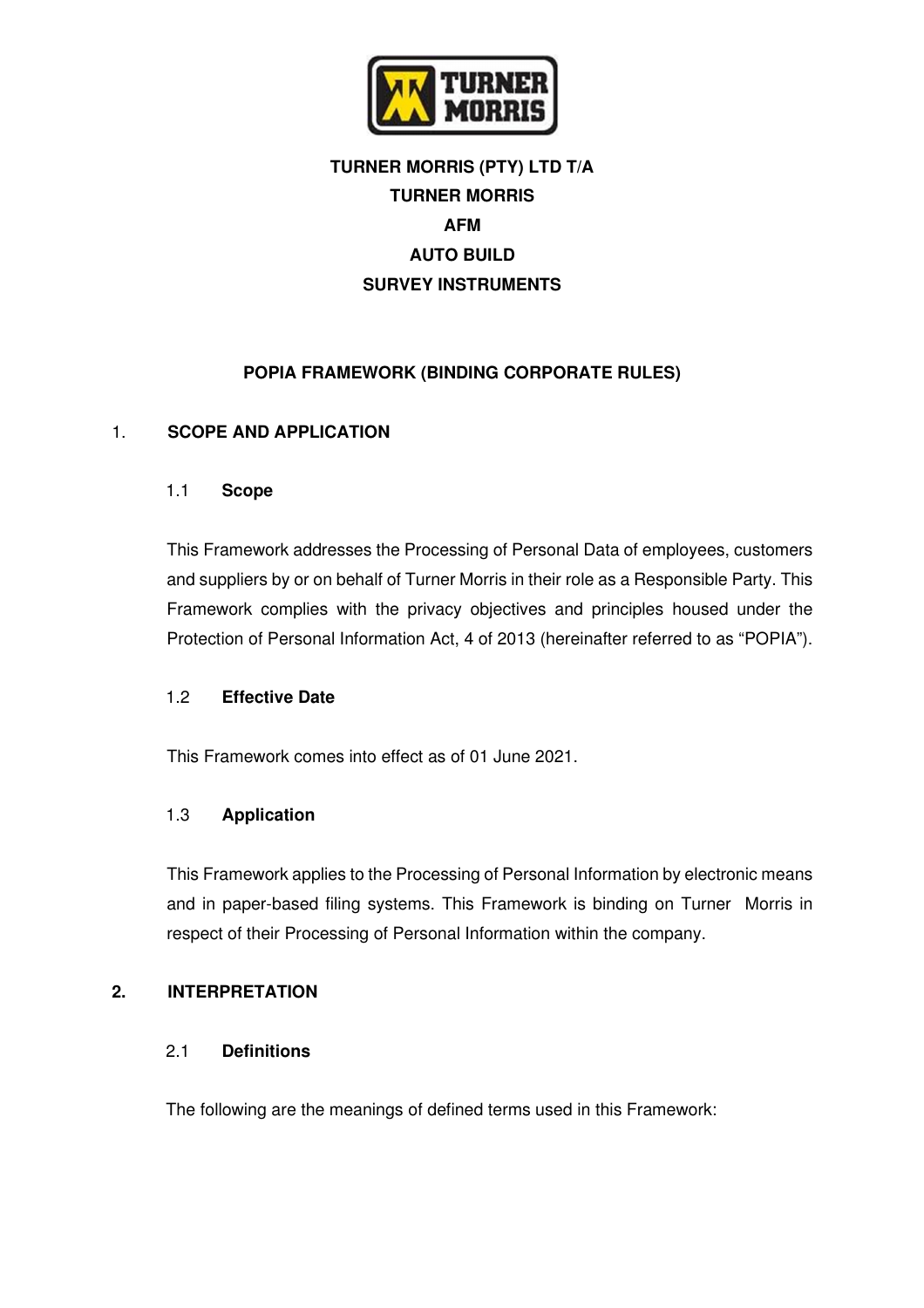

**"Personal Information"** is information or data about an identified or identifiable living, natural person, and where it is applicable, an identifiable, existing juristic person, including, but not limited to— (a) Information relating to the race, gender, sex, pregnancy, marital status, national, ethnic or social origin, colour, sexual orientation, age, physical or mental health, well-being, disability, religion, conscience, belief, culture, language and birth of the person; (b) Information relating to the education or the medical, financial, criminal or employment history of the person; (c) Any identifying number, symbol, e-mail address, physical address, telephone number, location information, online identifier or other particular assignment to the person; (d) The biometric information of the person; (e) The personal opinions, views or preferences of the person; (f) Correspondence sent by the person that is implicitly or explicitly of a private or confidential nature or further correspondence that would reveal the contents of the original correspondence; (g) The views or opinions of another individual about the person; and (h) The name of the person if it appears with other personal information relating to the person or if the disclosure of the name itself would reveal information about the person, received by the Responsible Party from any party in any format including, without limitation, electronic, paper, and verbal;

**"Data Subject"** is the individual who is the owner of the Personal Information;

**"Processing"** means any operation or activity or any set of operations, whether or not by automatic means, concerning personal information, including— (a) The collection, receipt, recording, organisation, collation, storage, updating or modification, retrieval, alteration, consultation or use; (b) Dissemination by means of transmission, distribution or making available in any other form; or (c) Merging, linking, as well as restriction, degradation, erasure or destruction of information. Processing includes any online and offline processing and includes such activities as copying, filing, and inputting Personal Information into a database;

**"Responsible Party/ies"** means the party who determines the purpose of and means for processing Personal Information, and shall refer to Turner Morris.

**"Special Personal Information"** is information or data about an individual that pertains to racial or ethnic origins, political or religious beliefs, health, or sexual orientation or preferences, biometric data and data regarding minors. Special Personal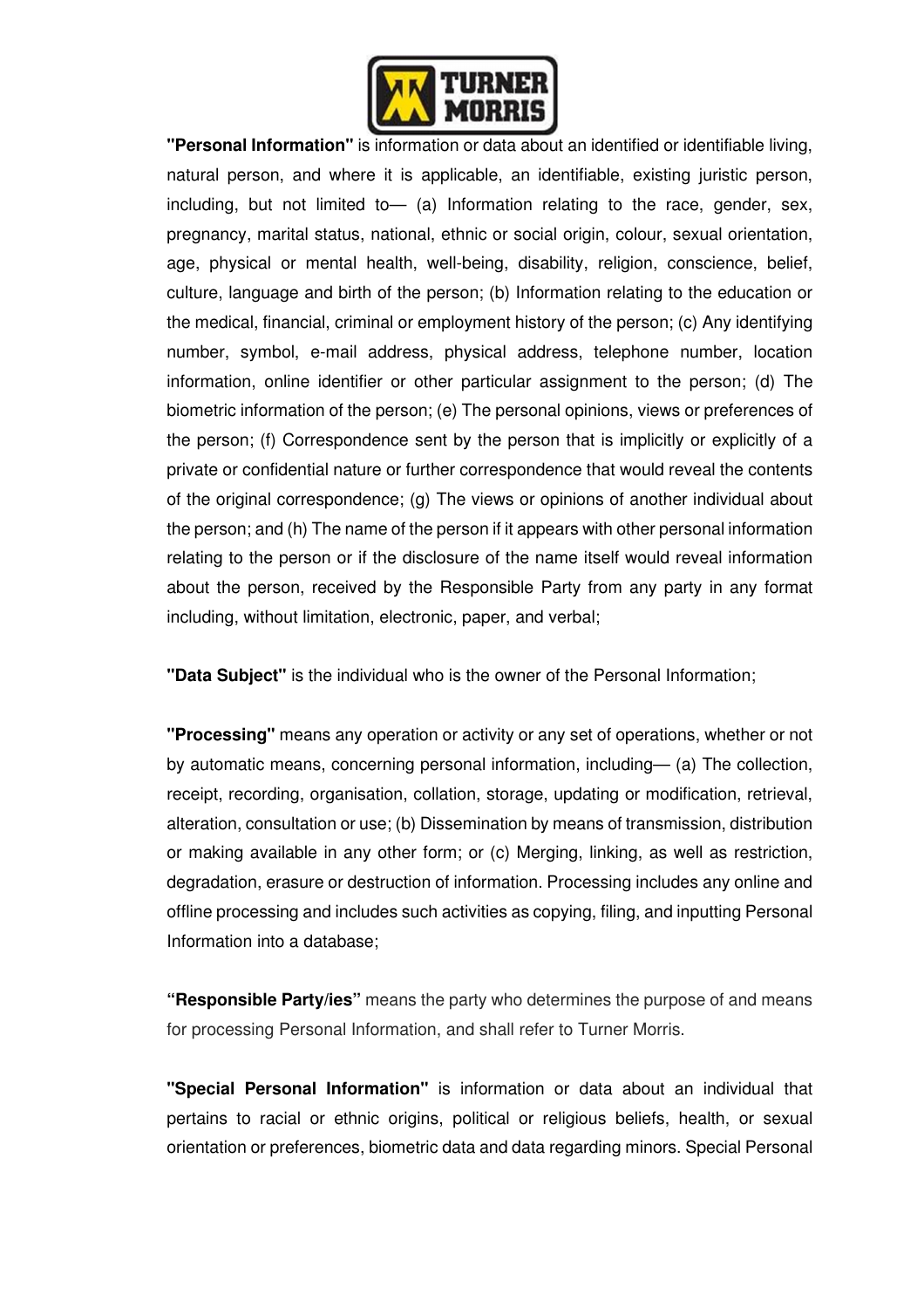

Information may not be processed at all unless the individual has given explicit consent.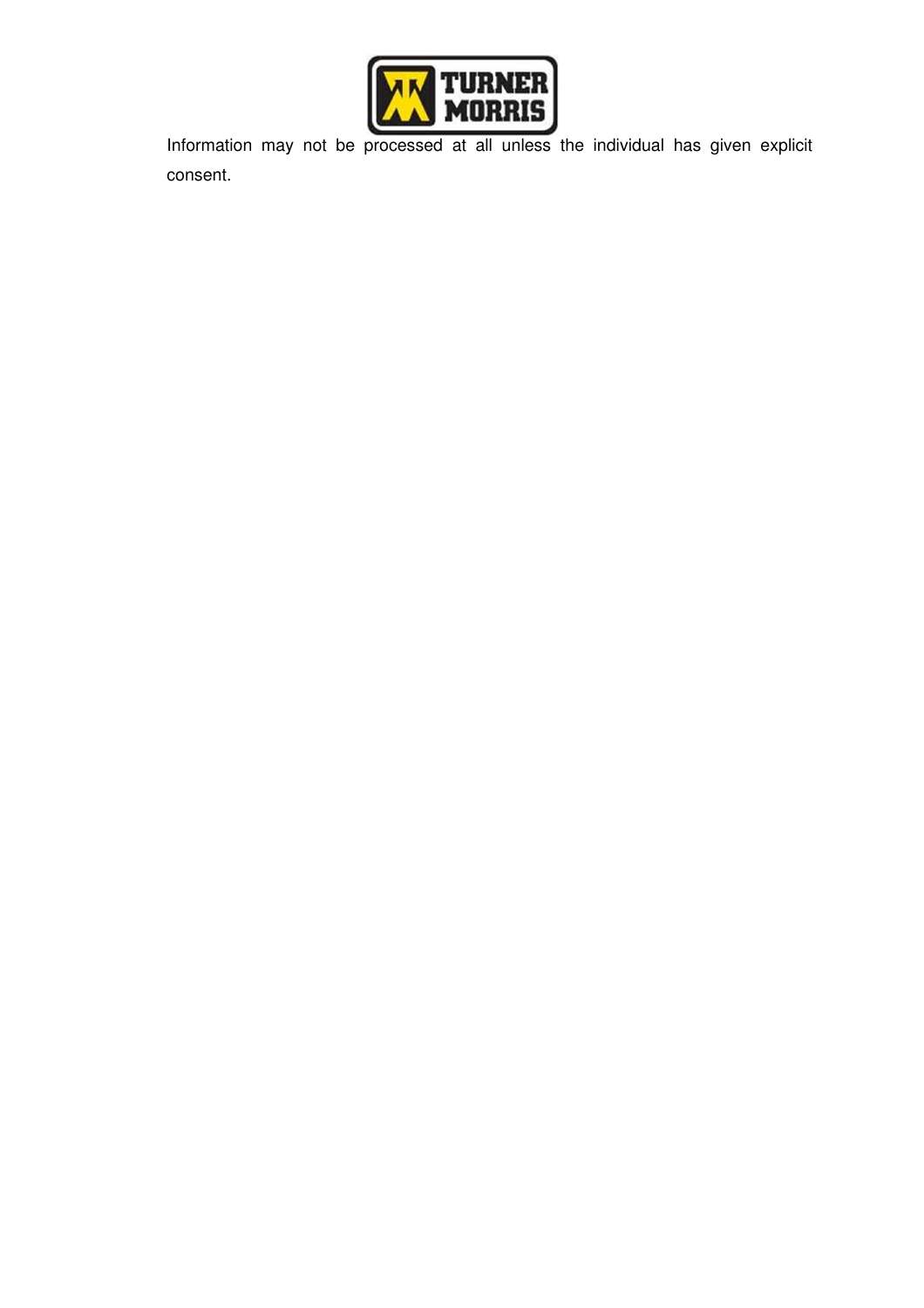

# **3. DATA PROTECTION PRINCIPLES**

In Processing Personal Information, the Responsible Party shall comply with the eight conditions for the lawful processing of personal information in terms of POPIA (the "Conditions").

Adherence to the Conditions may be limited in certain cases to the extent necessary to meet national security, public interest, or law enforcement requirements.

The Conditions are as follows:

- 3.1 Condition 1 Accountability:
	- 3.1.1 The party collecting the Personal Information must ensure compliance with the principles of POPIA.
- 3.2 Condition 2 Processing Limitation:
	- 3.2.1 Personal Information can be collected or stored only if it is necessary for, or directly related to, a lawful, explicitly defined purpose and does not intrude on the privacy of the consumer to an unreasonable extent.
	- 3.2.2 Personal Information must be collected directly from and with the consent of the consumer.
- 3.3 Condition 3 Purpose Specification:
	- 3.3.1 Consumers must be informed of the purpose of any such collection and of the intended recipient of the Personal Information at the time of collection.
	- 3.3.2 Personal Information must not be kept for any longer than is necessary for achieving the purpose for which it was collected.
- 3.4 Condition 4 Further Processing Limitation: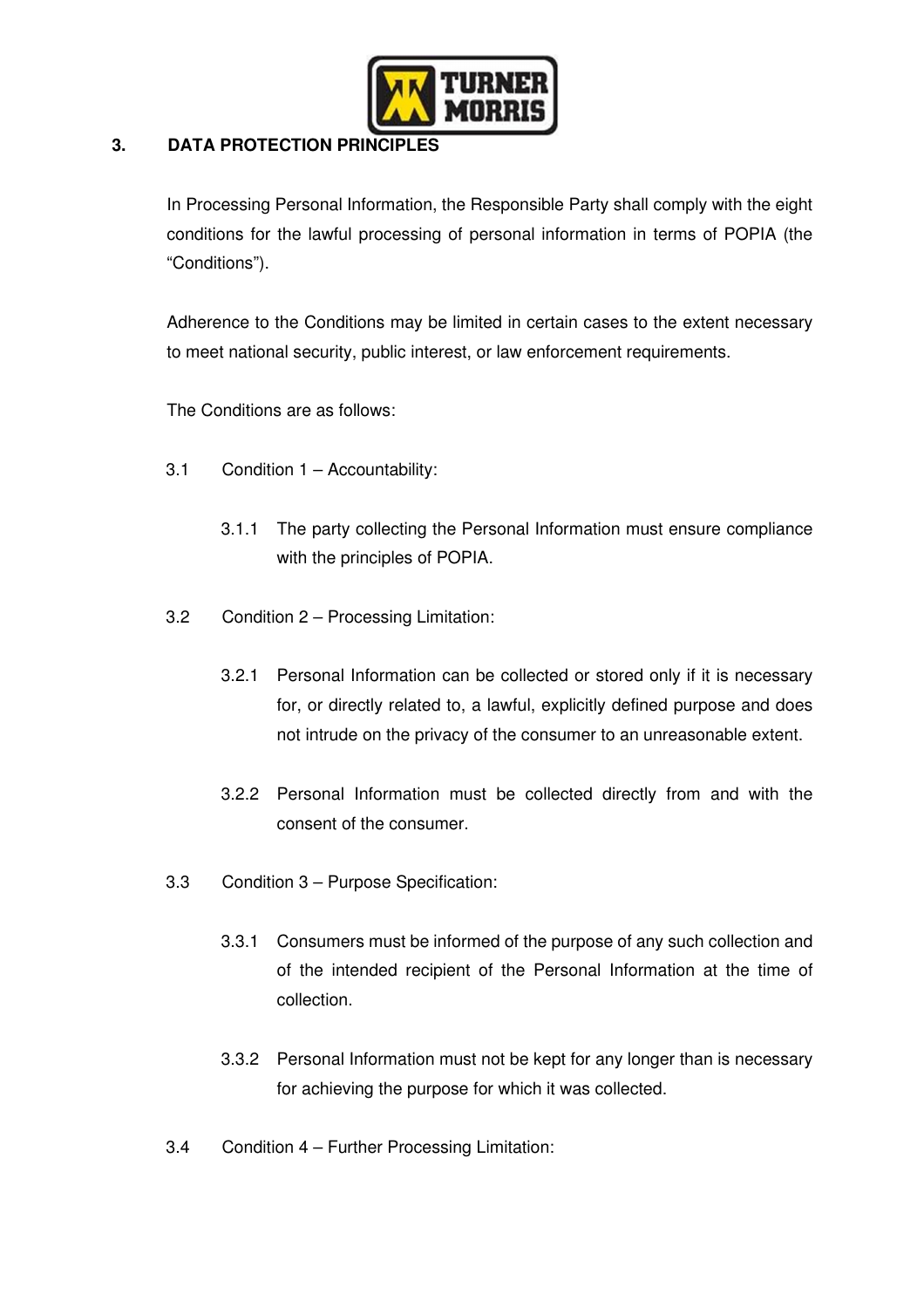

- 3.4.1 Personal Information must not be distributed in any way which is incompatible with the purpose for which it was collected.
- 3.5 Condition 5 Information Quality:
	- 3.5.1 Reasonable steps must be taken to ensure that the Personal Information processed is accurate, up to date and complete.
- 3.6 Condition 6 Openness:
	- 3.6.1 The Data Subject whose information you are collecting must be aware that you are collecting and processing their Personal Information.
	- 3.6.2 They must be notified of the fact either before or as soon as reasonably possible after collection of the Personal Information, even if you get it from a third party.
- 3.7 Condition 7 Security Safeguards:
	- 3.7.1 Appropriate technical and organisation measures have to be taken to safeguard the consumer against the risk of loss, damage, destruction of or an authorised access to Personal Information.
- 3.8 Condition 8 Data Subject Participation:
	- 3.8.1 Consumers are allowed the right to access their Personal Information and have a right to demand correction of such information should it turn out to be inaccurate.

## 3.9 **Personal Information Collected**

3.9.1 The type of Personal Information collected will depend on the purpose for which it is collected and will be processed for that purpose only. The Personal Information that Turner Morris collects and processes falls into three broad categories: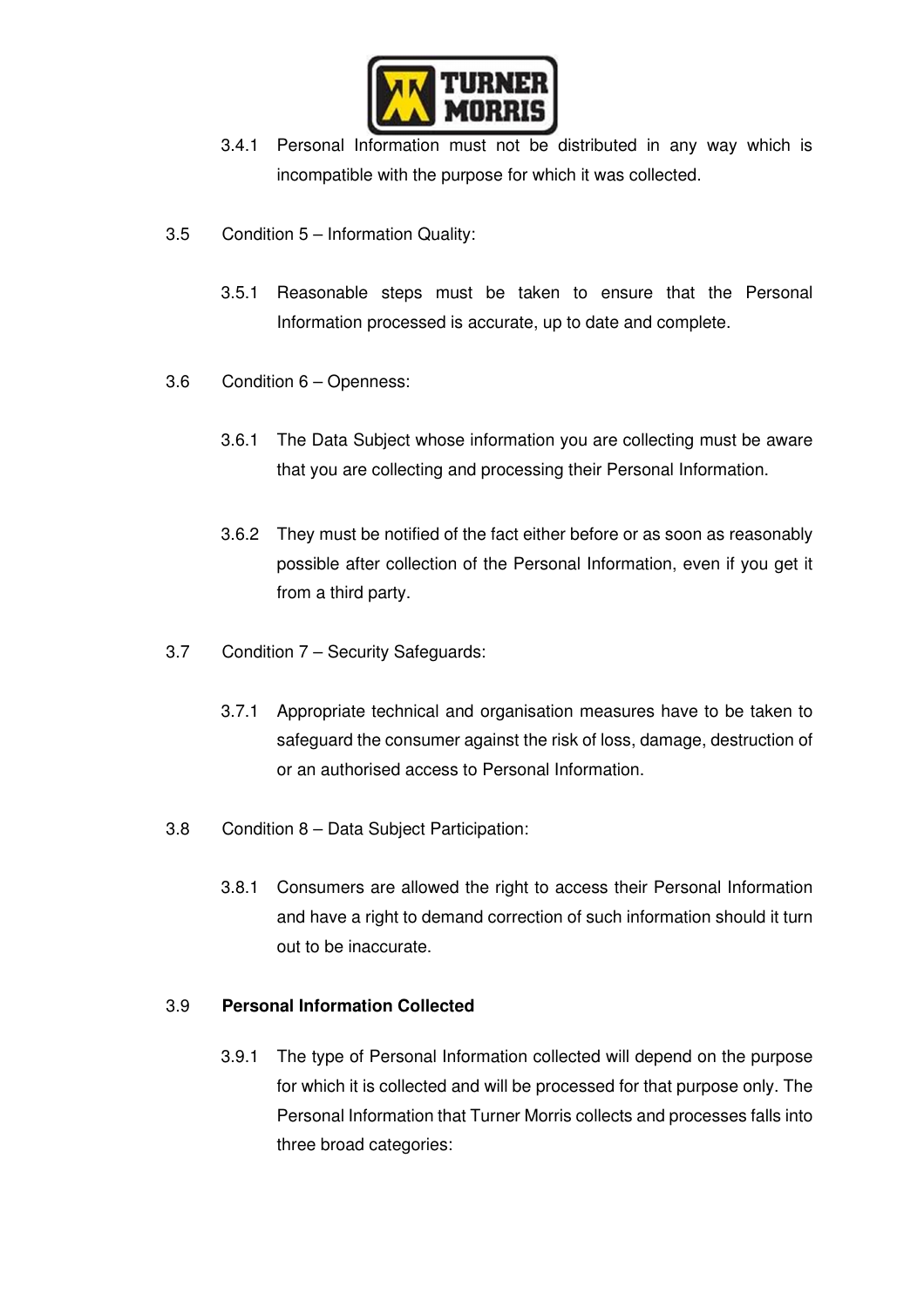

- 3.9.1.1 Human Resources data;
- 3.9.1.2 Procurement data; and
- 3.9.1.3 Customer/Consumer data.
- 3.9.2 Wherever possible, the Responsible Party will inform the Data Subject what information he/she/it is required to provide to it and what information is optional.

#### 3.10 **Purpose for Processing Personal Information**

- 3.10.1 Personal Information shall be collected, used, transferred or otherwise Processed for one or more of the following purposes:
	- 3.10.1.1 The conclusion and execution of agreements with customers and suppliers;
	- 3.10.1.2 Marketing, sales, and promotions;
	- 3.10.1.3 Account management;
	- 3.10.1.4 Customer service;
	- 3.10.1.5 Finance and accounting;
	- 3.10.1.6 Procurement;
	- 3.10.1.7 External communications;
	- 3.10.1.8 Compliance with a legal obligation.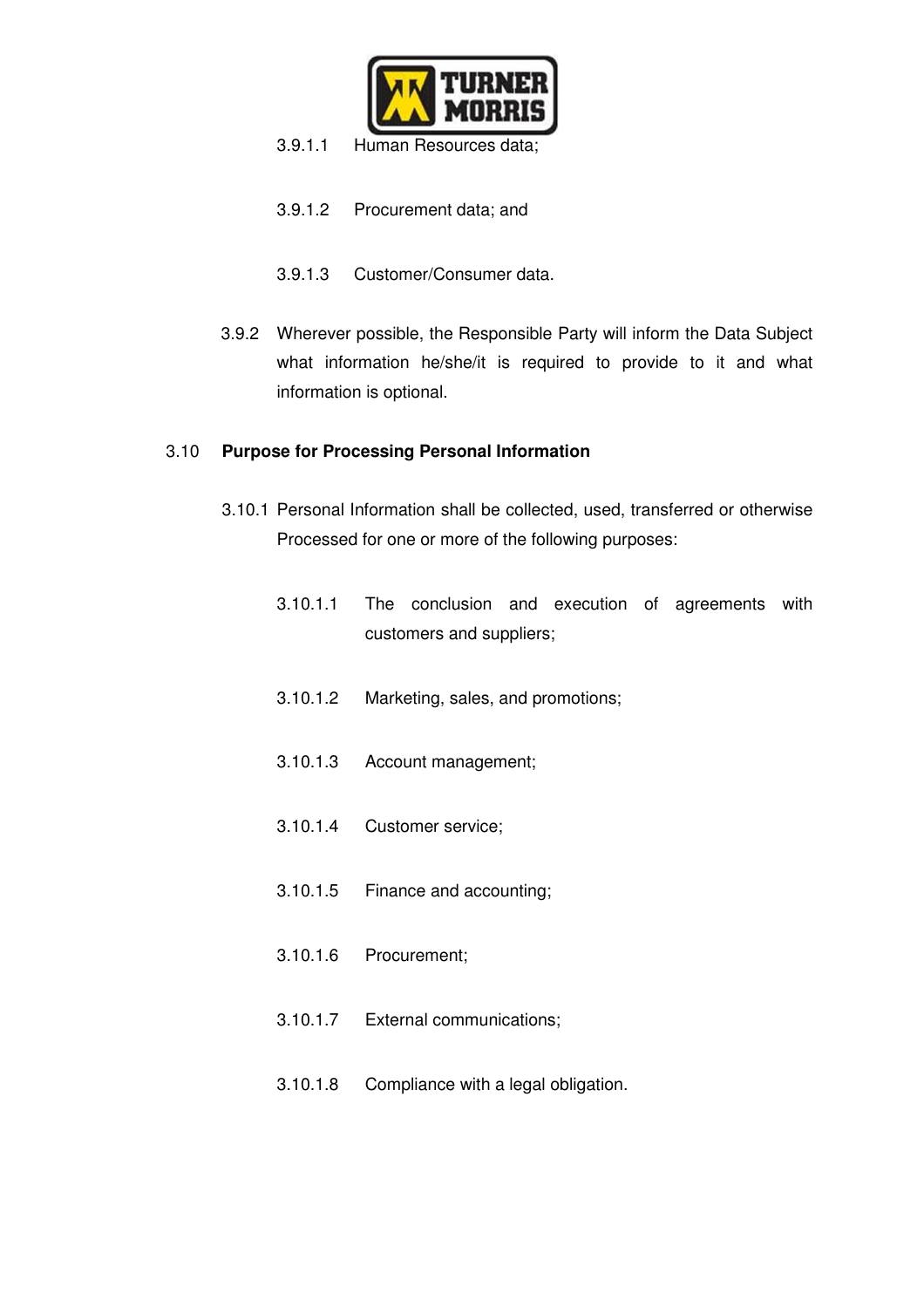

## 3.11 **How Personal Information Is Used**

- 3.11.1 Personal Information is only to be used for the purpose for which it was collected and agreed to be used for.
- 3.11.2 The Responsible Party shall notify all identified Data Subjects about the purposes for which Personal Information is collected and used. In certain situations, data is aggregated or "made anonymous" so that the names of the Data Subjects are not known by data processors within Turner Morris. In these cases, Data Subjects do not need to be notified.
- 3.11.3 The Responsible Party must give each Data Subject the opportunity to opt out from allowing them to disclose his/her Personal Information to a third party. Affirmative choice (opt-in) must be given if Special Personal Information is to be disclosed to a third party.
- 3.11.4 A Data Subject must positively agree to the use of his/her/its Personal Information for a purpose incompatible with the purpose for which it was originally collected or authorized.

## 3.12 **Consent**

- 3.12.1 Whenever Personal Information is collected, the Responsible Party must ensure that the Data Subject is made aware of:
	- 3.12.1.1 the information being collected and where the information is not collected from the Data Subject, the source from which it is collected;
	- 3.12.1.2 the name and address of the Responsible Party;
	- 3.12.1.3 the purpose for which the information is being collected;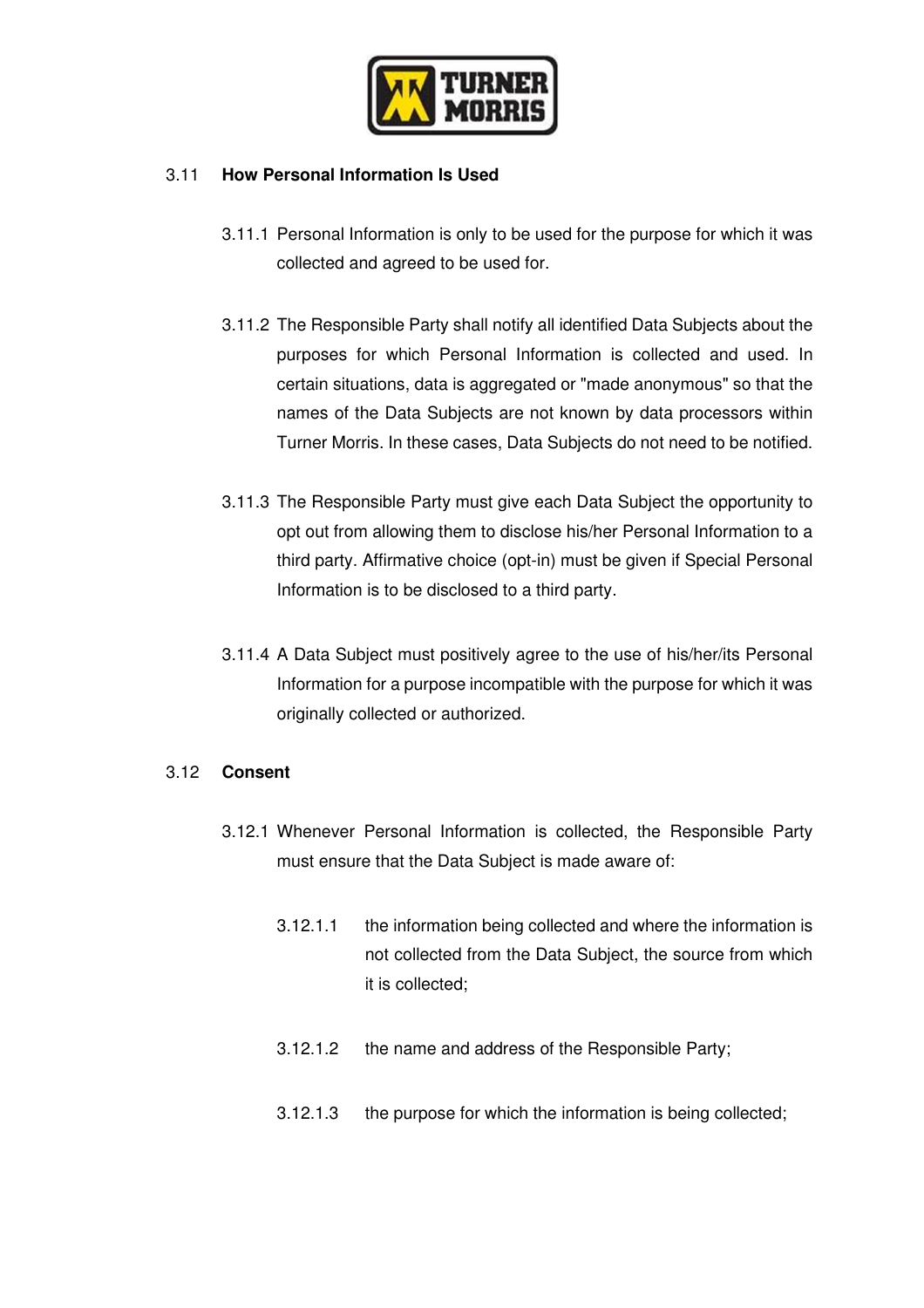

- 3.12.1.4 whether or not the supply of the information by that Data Subject is voluntary or mandatory;
- 3.12.1.5 the consequences of failure to provide the information;
- 3.12.1.6 any particular law authorising or requiring the collection of the information;
- 3.12.1.7 the fact that, where applicable, the Responsible Party intends to transfer the information to a third country or international organisation (e.g., for off-shore server storage) and the level of protection afforded to the information by that third country or international organisation;
- 3.12.1.8 the recipient or category of recipients of the information;
- 3.12.1.9 the nature or category of the information;
- 3.12.1.10 the existence of the right of access to and the right to rectify the information collected;
- 3.12.1.11 the existence of the right to object to the Processing of Personal Information; and
- 3.12.1.12 the right to lodge a complaint with the Information Regulator and the contact details of the Information Regulator.

#### 3.13 **Disclosure of Personal Information**

The Responsible Party may transfer information to a third party acting as an agent for the Responsible Party (such as an outside benefits administrator). However, prior to any such transfer, the Responsible Party must require the third party to give its written agreement to provide the same level of protection required by the Conditions. If possible, a Third-Party Operator Agreement shall be concluded between the Responsible Party and its agent.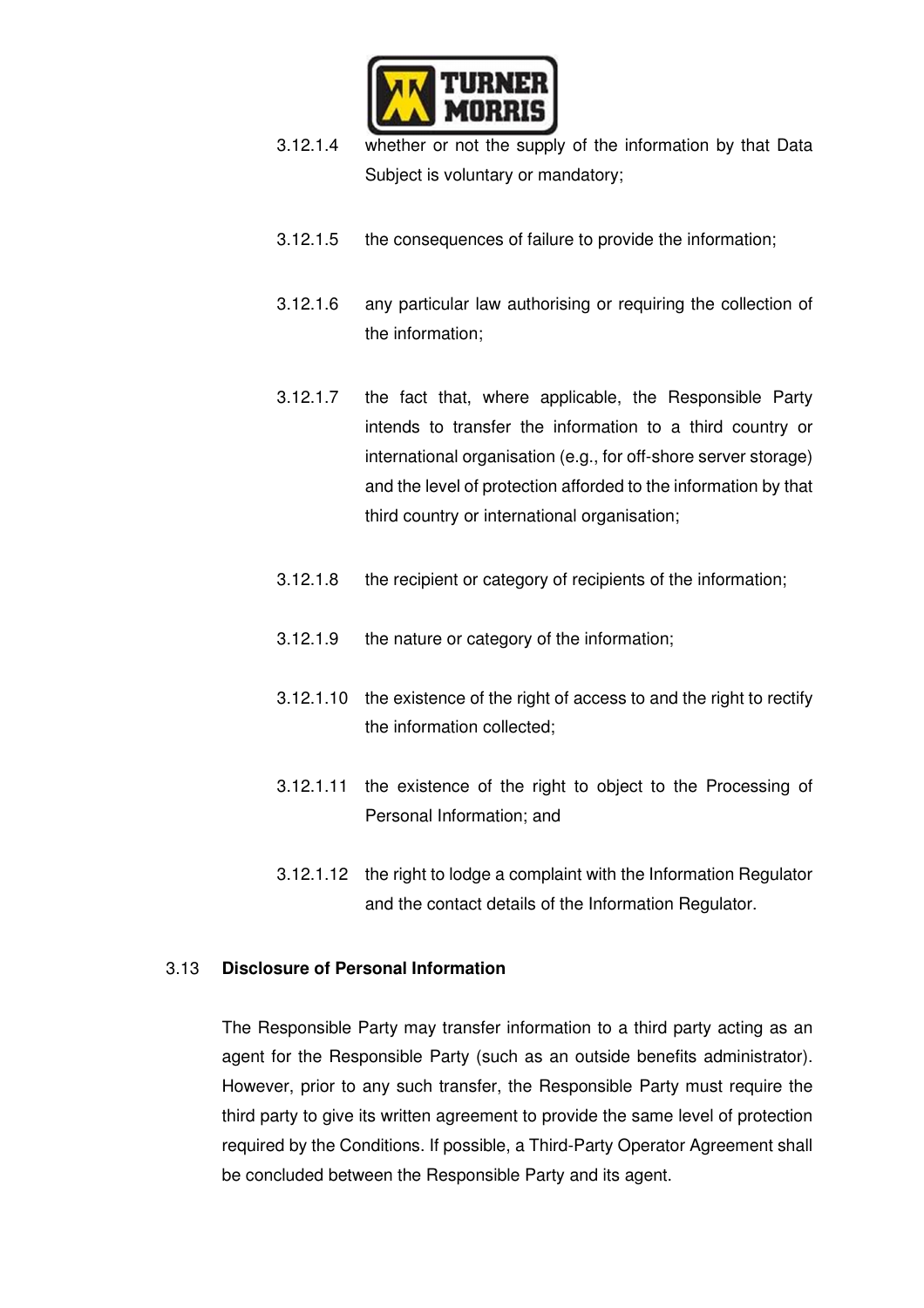

## 3.14 **Direct Marketing**

- 3.14.1 When Processing Personal Information for the purpose of making direct marketing communications, the Responsible Party will either:
	- 3.14.1.1 obtain the prior affirmative consent ("opt-in") of the targeted consumer; or
	- 3.14.1.2 ensure that it only Processes the Personal Information of consumers who are customers of the Responsible Party who have not previously chosen not to receive such communications.
- 3.14.2 In every subsequent direct marketing communication that is made to the individual, the individual shall be offered the opportunity to opt-out of further marketing communication.

#### 3.15 **Safeguarding Personal Information**

- 3.15.1 The Responsible Party must take reasonable precautions to protect Personal Information from loss, misuse, unauthorized access, disclosure, alteration, and destruction. These precautions include password protections for online information systems and restricted access to Personal Information processed by the Responsible Party.
- 3.15.2 All inquiries, whether written or verbal, concerning any Personal Information, are to be referred to the Information Officer/Chief Executive Officer of the Responsible Party for handling. The Responsible Party will verify the credentials of the inquirer and obtain the Data Subject's consent before releasing information about a Data Subject.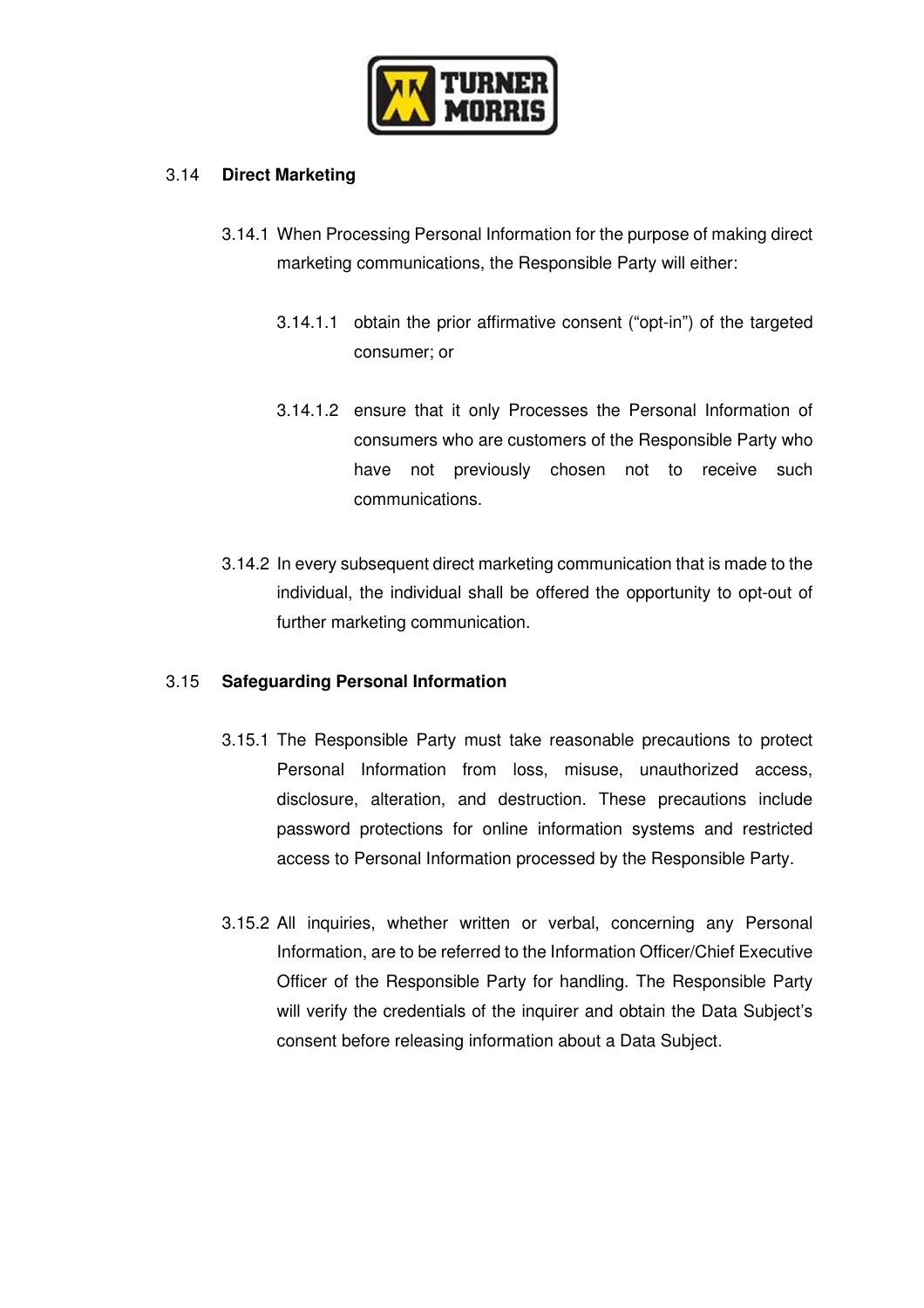

## 3.16 **Access and Correction of Personal Information**

Upon request, Data Subjects may access Personal Information about themselves and request that inaccurate or incomplete information be corrected or amended.

## 3.17 **Complaints**

The Responsible Party shall implement a complaint management process and apply consistent incident management procedures from identification through to resolution. Complaints shall be submitted through the following mechanisms:

- 3.17.1 Online Complaints must be submitted via the "Contact Turner Morris" form on the Responsible Party's website.
- 3.17.2 Telephone Complaints can be reported via telephone using the telephone number provided on the Responsible Party's website.

Upon receipt of a complaint, the Responsible Party will review the submission and investigate the complaint. The Responsible Party will acknowledge receipt of a complaint within ten business days and will respond to all submissions within twenty business days.

#### 3.18 **Retention of Personal Information**

#### 3.18.1 Purpose

- 3.18.1.1 To exercise effective control over the retention of documents and electronic transactions as prescribed by legislation and as dictated by business practice.
- 3.18.1.2 Documents need to be retained in order to prove the existence of facts and to exercise any rights that the Responsible Party may have. They are also necessary for defending legal action, for establishing what was said or done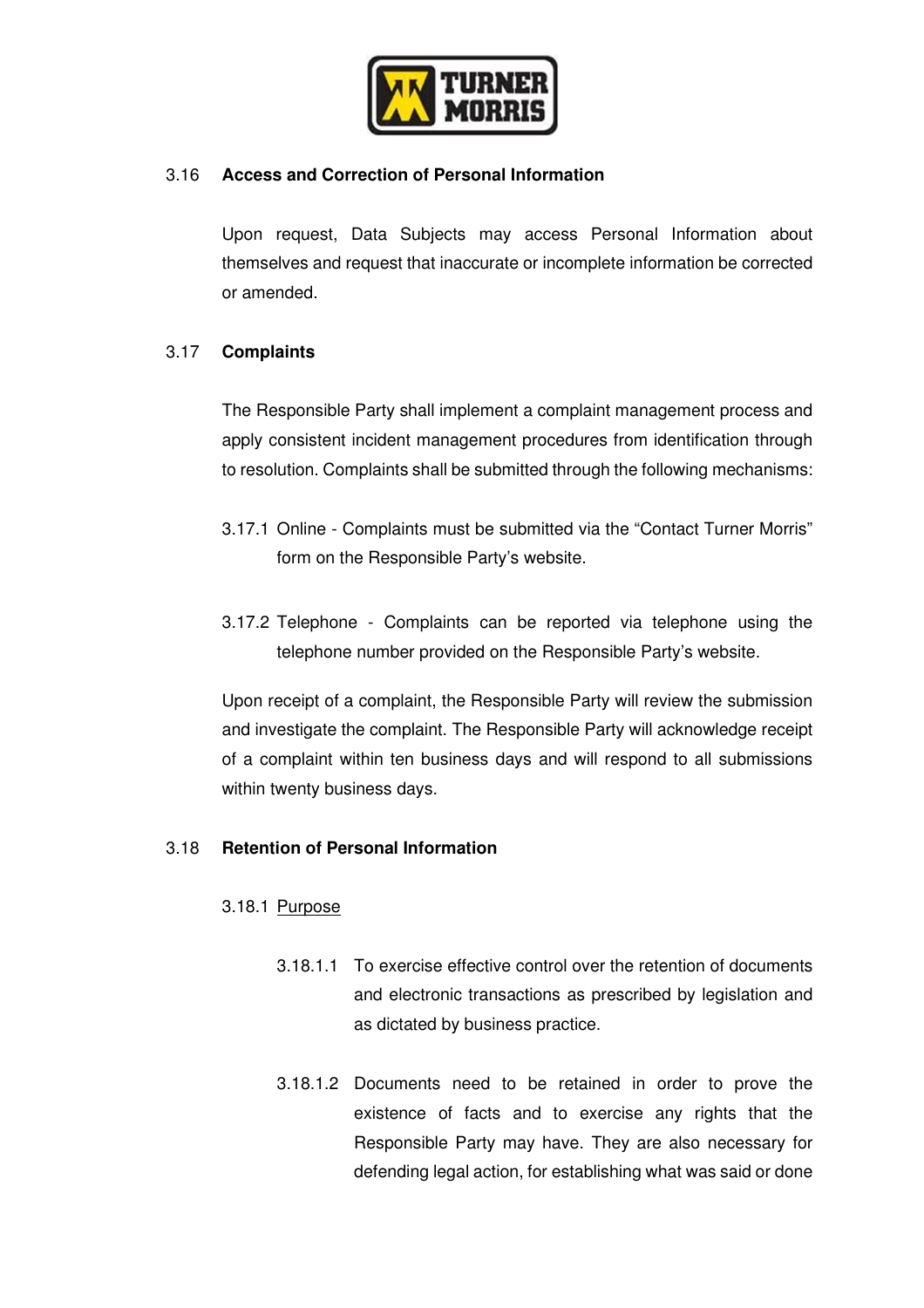

in relation to the business of the Responsible Party and to minimize the Responsible Party's reputational risks.

- 3.18.1.3 To ensure that the Responsible Party's interests are protected and that the Responsible Party and the Data Subjects' rights to privacy and confidentiality are not breached.
- 3.18.1.4 Queries may be referred to the Information Officer or Chief Executive Officer of the Responsible Party.

## 3.18.2 Retention Period

The Responsible Party must strive to keep Personal Information only for the time necessary for the purposes set out in this Framework and in accordance with the law. As a general rule:

- 3.18.2.1 The Data Subject's data will be kept for three years from the date of collection or after the last contact or the end of the commercial relationship, unless opposed by the Data Subject. At the end of this three-year period, the Responsible Party may make contact with the Data Subject again in order to find out whether or not the Data Subject wishes for the Responsible Party to continue to retain his/her/its Personal Information. If no clear positive answer is given by the Data Subject, his/her/its data will be deleted or archived in accordance with POPIA.
- 3.18.2.2 Data that is required to prove a right or a contract or to be kept under compliance with a legal obligation can be archived in accordance with the law.

## 3.19 **Destruction of records/documents**

3.19.1 Records of Personal Information must be destroyed after the termination of the retention period. The Information Officer/Chief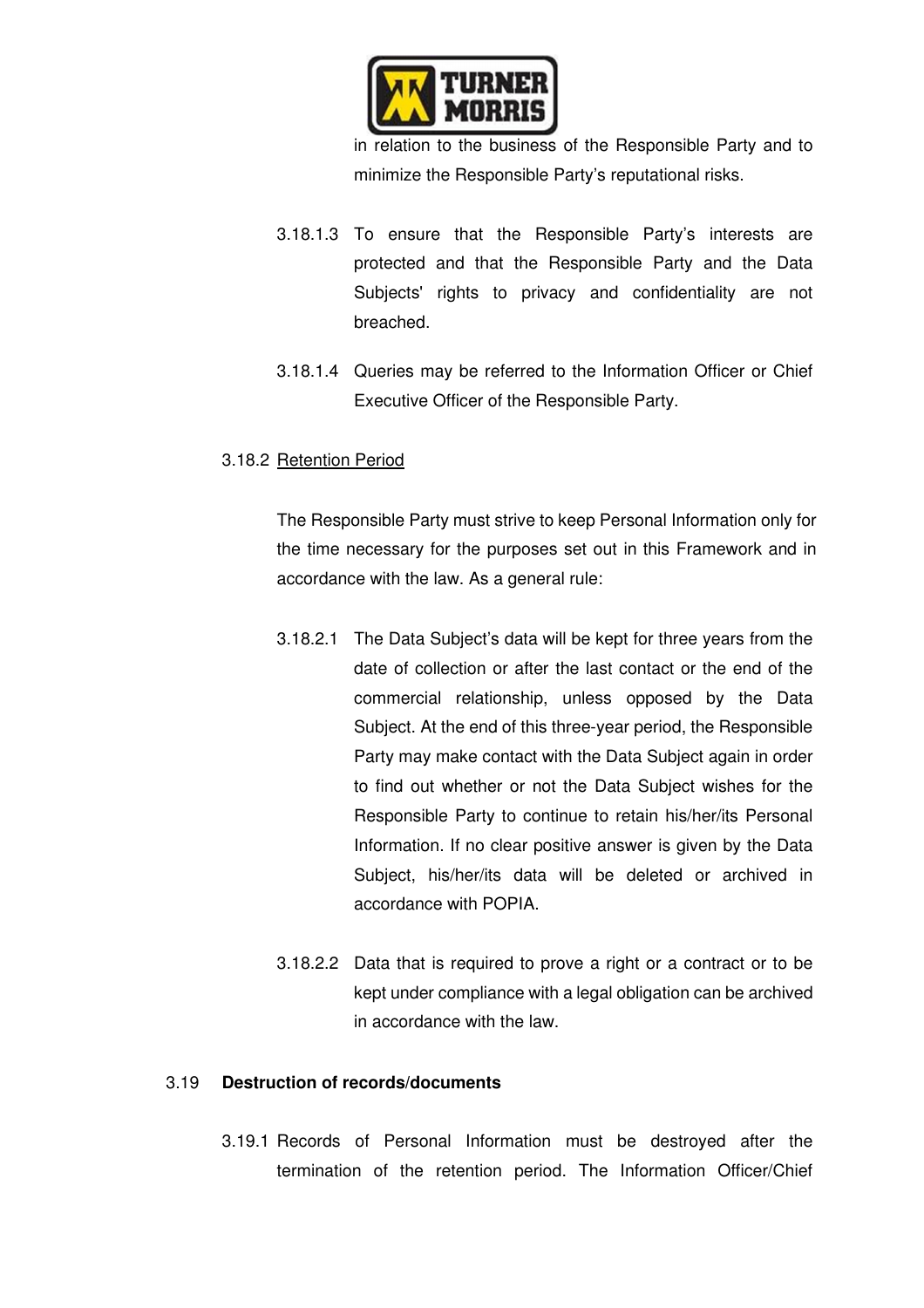

Executive Officer of the Responsible Party will request the party/ies dealing with the Personal Information to attend to the destruction of its documents and these requests shall be attended to as soon as possible.

- 3.19.2 Each Responsible Party is responsible for attending to the destruction of its documents, which must be done on a regular basis. Files must be checked in order to make sure that they may be destroyed and also to ascertain whether there are important original documents in the file. Original documents must be returned to the holder thereof, failing which, they should be retained by the Responsible Party pending such return.
- 3.19.3 After completion of the process in 3.19.2 above, the Information Officer/ Chief Executive Officer of the Responsible Party shall, in writing, authorise the removal and destruction of the records/documents.
- 3.19.4 Documents/records may also be stored off-site, in storage facilities approved by the Responsible Party. However, should the off-site storage be outside the Republic of South Africa, the Data Subject must have consented to the transfer.

#### 3.20 **Data Integrity**

The Responsible Party shall take reasonable steps to ensure that Personal Information is accurate, complete, and current. All Data Subjects are asked to inform the Responsible Party immediately in the event of changes in Personal Information.

## 3.21 **Security Breach**

- 3.21.1 A security breach occurs when the data for which the Responsible Party is responsible suffers a security incident resulting in a breach of confidentiality, availability or integrity.
- 3.21.2 If a security breach occurs, the following protocol is to be observed: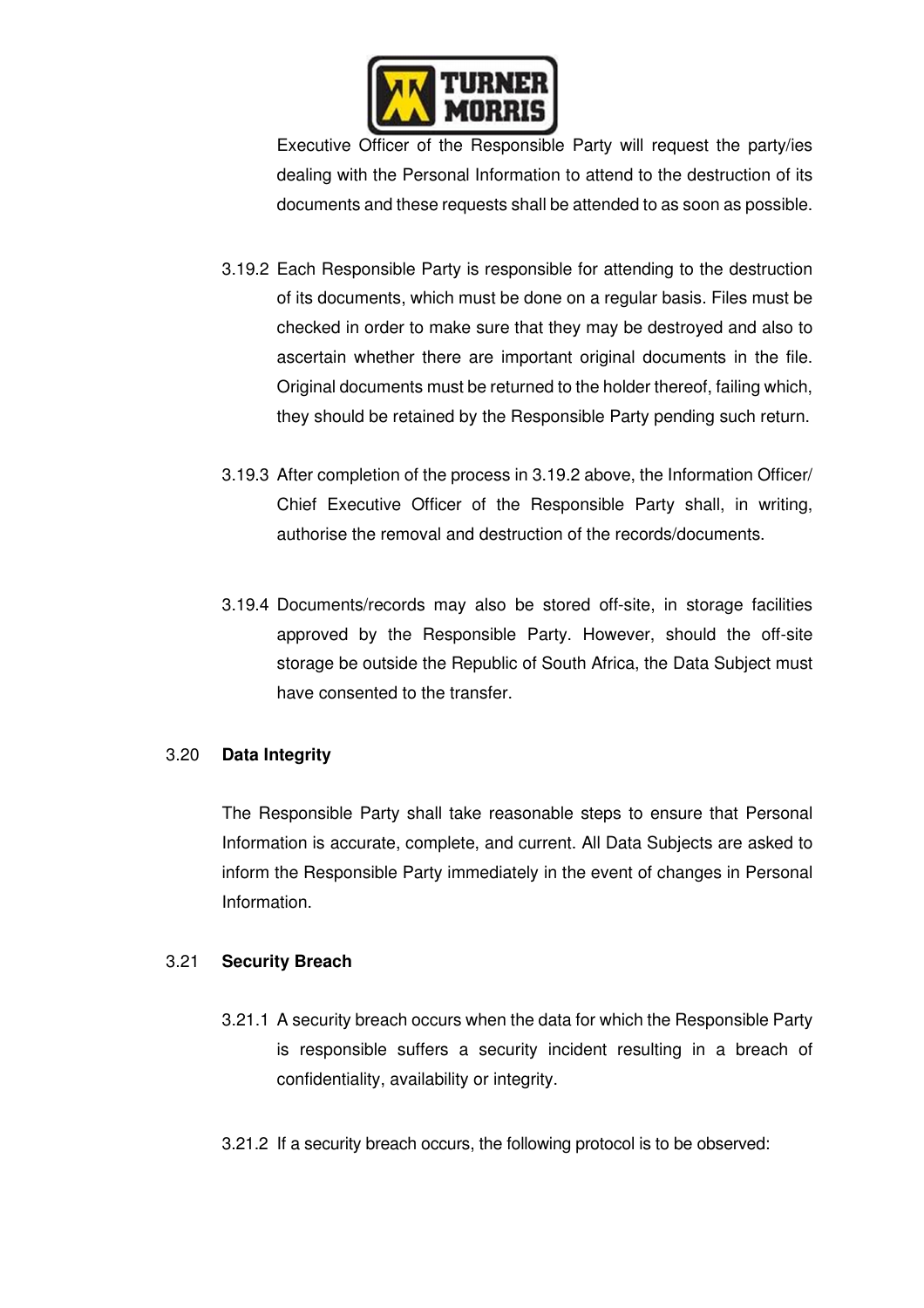

- 3.21.2.1 The Responsible Party's IT officer is to isolate the incident and complete a breach report.
- 3.21.2.2 The IT officer is to provide the report and notify the Information Officer/Chief Executive Officer together with the Managing Director of the Responsible Party.
- 3.21.2.3 The Information Officer of the Responsible Party must notify the Information Regulator in South Africa without undue delay, and at the latest within 72 hours after having become aware of the security breach.
- 3.21.3 The notification must:
	- 3.21.3.1 Describe the nature of the breach;
	- 3.21.3.2 State the number of the Data Subjects affected by the breach;
	- 3.21.3.3 Describe the likely consequences of the breach; and
	- 3.21.3.4 Describe the measures taken or proposed to be taken by the Responsible Party to remedy the breach.
- 3.21.4 If it is likely that the breach poses a risk to a Data Subject's rights, then the Data Subject should also be informed, unless there are effective technical and organisational protection measures that have been put in place, or other measures that ensure that the risk is no longer likely to materialise or the Data Subject cannot be identified.